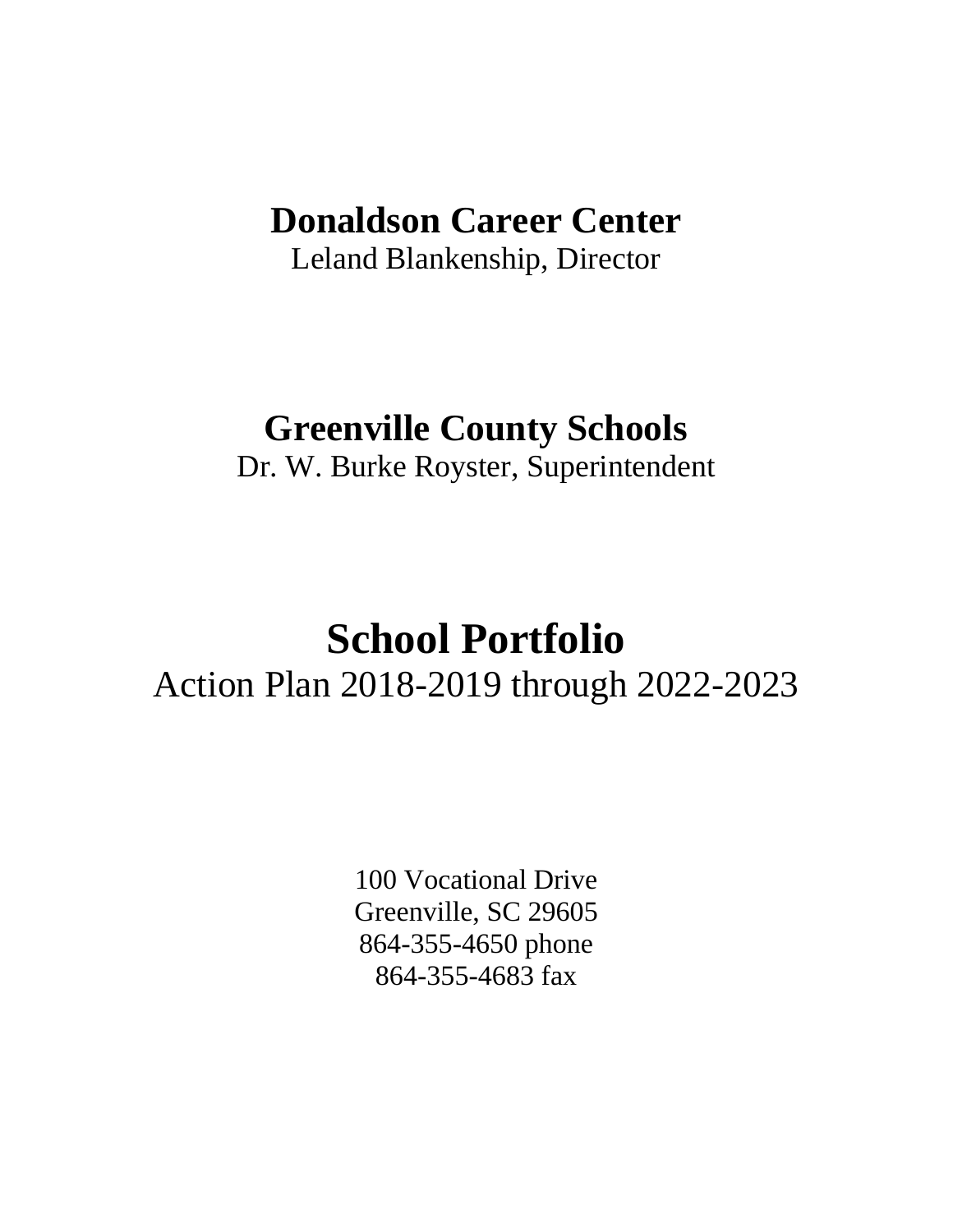#### **SCHOOL RENEWAL PLAN COVER PAGE**

#### **SCHOOL NAME: Donaldson Career Center**

#### SCHOOL RENEWAL PLAN FOR YEARS 2018-19 through 2022-2023 (five years)

#### SCHOOL RENEWAL ANNUAL UPDATE FOR 2018-2019 (one year)

#### Required Signature Page

The school renewal plan, or annual update, includes elements required by the Early Childhood Development and Academic Assistance Act of 1993 (Act 135) (S.C. Code Ann. §59-139-10 et seq. (Supp. 2004)), the Education Accountability Act of 1998 (EAA) (S.C. Code Ann. §59-18-1300 et seq. (Supp. 2004)), and SBE Regulation 43-261. The signatures of the chairperson of the board of trustees, the superintendent, the principal, and the chairperson of the School Improvement Council, and the School Read to Succeed Literacy Leadership team lead are affirmation of active participation of key stakeholders and alignment with Act 135 and EAA requirements.

#### Assurances for the School Renewal Plans

The assurance pages following this page have been completed and the district superintendent's and school principal's signature below attests that the school/district complies with all applicable assurances requirements including ACT 135 assurance pages.

#### **SUPERINTENDENT**

| Dr. W. Burke Royster                                       | Wheele Royth                                         | 8/15/18     |  |  |  |  |
|------------------------------------------------------------|------------------------------------------------------|-------------|--|--|--|--|
| PRINTED NAME                                               | <b>SIGNATURE</b>                                     | <b>DATE</b> |  |  |  |  |
| <b>PRINCIPAL</b>                                           |                                                      |             |  |  |  |  |
| Leland T. Blankenship                                      | Sand Blankmalif 08/17/18                             |             |  |  |  |  |
| PRINTED NAME                                               | <b>SIGNATURE</b>                                     | <b>DATE</b> |  |  |  |  |
| <b>CHAIRPERSON, BOARD OF TRUSTEES</b>                      |                                                      |             |  |  |  |  |
| Charles J. Saylors                                         |                                                      | 8/28/18     |  |  |  |  |
| PRINTED NAME                                               | SIGNATURE                                            | <b>DATE</b> |  |  |  |  |
| CHAIRPERSON, SCHOOL IMPROVEMENT COUNCIL                    |                                                      |             |  |  |  |  |
| Deigha Anderson-Davis                                      |                                                      | 2(          |  |  |  |  |
| PRINTED NAME                                               | SIGNATURE                                            | DATE        |  |  |  |  |
|                                                            | SCHOOL READ TO SUCCEED LITERACY LEADERSHIP TEAM LEAD |             |  |  |  |  |
| N/A                                                        |                                                      |             |  |  |  |  |
| PRINTED NAME                                               | <b>SIGNATURE</b>                                     | <b>DATE</b> |  |  |  |  |
| SCHOOL ADDRESS: 100 Vocational Drive, Greenville, SC 29605 |                                                      |             |  |  |  |  |

SCHOOL TELEPHONE: (864) 355-4650 PRINCIPAL E-MAIL ADDRESS: lblankenship@greenville.k12.sc.us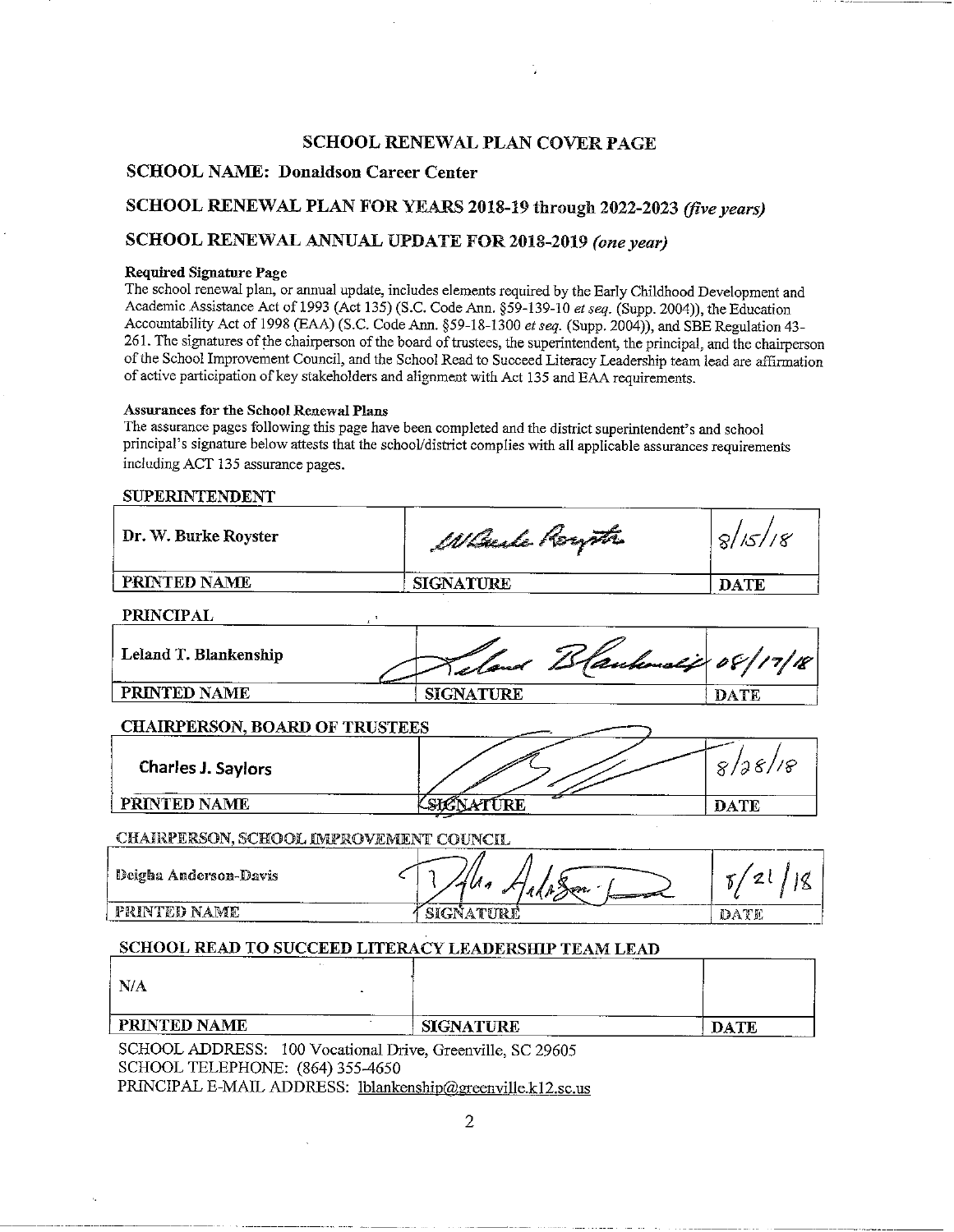### **Stakeholder Involvement for School Renewal**

| <b>Position</b> |                                                        | <b>Name</b>          |
|-----------------|--------------------------------------------------------|----------------------|
| 1.              | Principal                                              | Leland Blankenship   |
| 2.              | Teacher                                                | TBD - Fall Election  |
| 3.              | Parent/Guardian                                        | TBD – Fall Election  |
| 4.              | <b>Community Member</b>                                | Corey Arledge        |
| 5.              | Paraprofessional                                       | <b>Ashley Howard</b> |
| 6.              | School Improvement Council Member                      | TBD - Fall Election  |
| 7.              | Read to Succeed Reading Coach                          | N/A                  |
| 8.              | School Read To Succeed Literacy Leadership Team Lead   | N/A                  |
| 9.              | School Read To Succeed Literacy Leadership Team Member | N/A                  |

OTHERS (May include school board members, district or school administrators, students, PTO members, agency representatives, university partners, Head Start representatives, First Step representatives, etc.)

\*\* Must include the School Literacy Leadership Team for Read to Succeed

| <b>Position</b>                                        | <b>Name</b>              |
|--------------------------------------------------------|--------------------------|
| <b>Assistant Director</b>                              | <b>Bridget Coleman</b>   |
| <b>School Counselor</b>                                | <b>Sherri Ransbottom</b> |
| <b>Work Based Learning Coordinator</b>                 | Katie Porter             |
| Academic Specialist for Career and Technical Education | <b>Christine Thomas</b>  |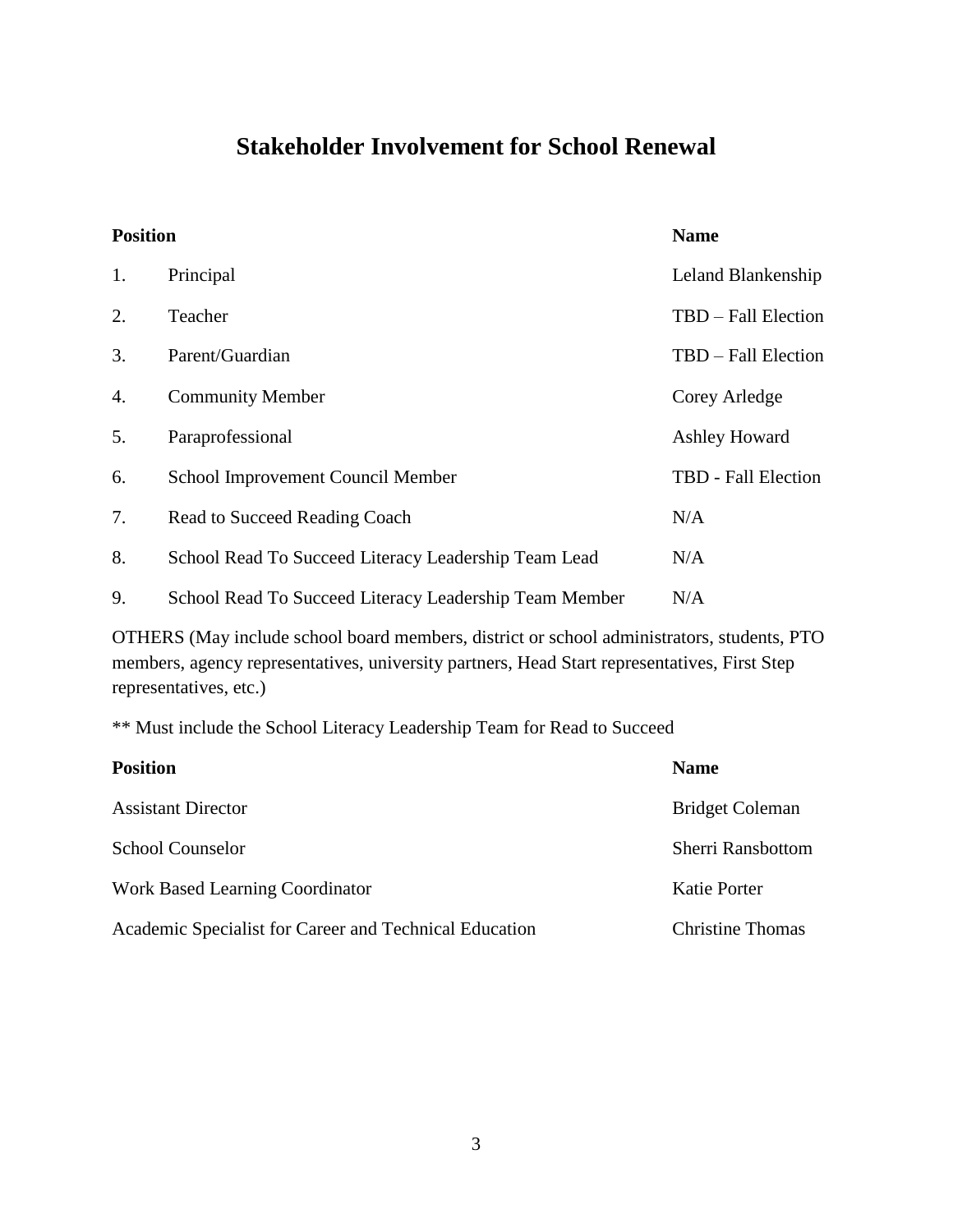| O              |           |                                                                                                                                                                                                                                                                                                                                                                                                                                                                                                                                                                                                                                                                                      |
|----------------|-----------|--------------------------------------------------------------------------------------------------------------------------------------------------------------------------------------------------------------------------------------------------------------------------------------------------------------------------------------------------------------------------------------------------------------------------------------------------------------------------------------------------------------------------------------------------------------------------------------------------------------------------------------------------------------------------------------|
|                | Yes       | Academic Assistance, PreK-3<br>The school makes special efforts to assist children in PreK-3 who demonstrate a need for extra or                                                                                                                                                                                                                                                                                                                                                                                                                                                                                                                                                     |
| ☞              | No        | alternative instructional attention (e.g., after-school homework help centers, individual tutoring,<br>and group remediation).                                                                                                                                                                                                                                                                                                                                                                                                                                                                                                                                                       |
| ۵              | N/A       |                                                                                                                                                                                                                                                                                                                                                                                                                                                                                                                                                                                                                                                                                      |
|                | Yes       | Academic Assistance, Grades 4-12<br>The school makes special efforts to assist children in grades 4-12 who demonstrate a need for                                                                                                                                                                                                                                                                                                                                                                                                                                                                                                                                                    |
| О              | No<br>N/A | extra or alternative instructional attention (e.g., after-school homework help centers, individual<br>tutoring, and group remediation).                                                                                                                                                                                                                                                                                                                                                                                                                                                                                                                                              |
| $\overline{G}$ | Yes       | <b>Parent Involvement</b><br>The school encourages and assists parents in becoming more involved in their children's                                                                                                                                                                                                                                                                                                                                                                                                                                                                                                                                                                 |
|                | No        | education. Some examples of parental involvement initiatives include making special efforts to<br>meet with parents at times more convenient for them; providing parents with their child's                                                                                                                                                                                                                                                                                                                                                                                                                                                                                          |
|                | N/A       | individual test results and an interpretation of the results; providing parents with information on<br>the district's curriculum and assessment program; providing frequent, two way communication<br>between home and school; providing parents an opportunity to participate on decision making<br>groups; designating space in schools for parents to access educational resource materials;<br>including parent involvement expectations as part of the principal's and superintendent's<br>evaluations; and providing parents with information pertaining to expectations held for them by<br>the school system, such as ensuring attendance and punctuality of their children. |
| ⊙              | Yes       | <b>Staff Development</b>                                                                                                                                                                                                                                                                                                                                                                                                                                                                                                                                                                                                                                                             |
| с              | No<br>N/A | The school provides staff development training for teachers and administrators in the teaching<br>techniques and strategies needed to implement the school/district plan for the improvement of<br>student academic performance. The staff development program reflects requirements of Act 135,<br>the EAA, and the National Staff Development Council's revised Standards for Staff Development.                                                                                                                                                                                                                                                                                   |
| $\overline{G}$ | Yes       |                                                                                                                                                                                                                                                                                                                                                                                                                                                                                                                                                                                                                                                                                      |
|                | No        | <b>Technology</b><br>The school integrates technology into professional development, curriculum development, and<br>classroom instruction to improve teaching and learning.                                                                                                                                                                                                                                                                                                                                                                                                                                                                                                          |
|                | N/A       |                                                                                                                                                                                                                                                                                                                                                                                                                                                                                                                                                                                                                                                                                      |
| G              | Yes       | <b>Innovation</b>                                                                                                                                                                                                                                                                                                                                                                                                                                                                                                                                                                                                                                                                    |
|                | No        | The school uses innovation funds for innovative activities to improve student learning and<br>accelerate the performance of all students.                                                                                                                                                                                                                                                                                                                                                                                                                                                                                                                                            |
| O              | N/A       |                                                                                                                                                                                                                                                                                                                                                                                                                                                                                                                                                                                                                                                                                      |
| G              | Yes       | <b>Collaboration</b>                                                                                                                                                                                                                                                                                                                                                                                                                                                                                                                                                                                                                                                                 |
|                | No        | The school (regardless of the grades served) collaborates with health and human services<br>agencies (e.g., county health departments, social services departments, mental health                                                                                                                                                                                                                                                                                                                                                                                                                                                                                                    |
|                | N/A       | departments, First Steps, and the family court system).                                                                                                                                                                                                                                                                                                                                                                                                                                                                                                                                                                                                                              |
| O              | Yes       | <b>Developmental Screening</b>                                                                                                                                                                                                                                                                                                                                                                                                                                                                                                                                                                                                                                                       |
|                | No        | The school ensures that the young child receives all services necessary for growth and<br>development. Instruments are used to assess physical, social, emotional, linguistic, and cognitive                                                                                                                                                                                                                                                                                                                                                                                                                                                                                         |
|                | N/A       | developmental levels. This program normally is appropriate at primary and elementary schools,<br>although screening efforts could take place at any location.                                                                                                                                                                                                                                                                                                                                                                                                                                                                                                                        |
|                |           | <b>Half-Day Child Development</b>                                                                                                                                                                                                                                                                                                                                                                                                                                                                                                                                                                                                                                                    |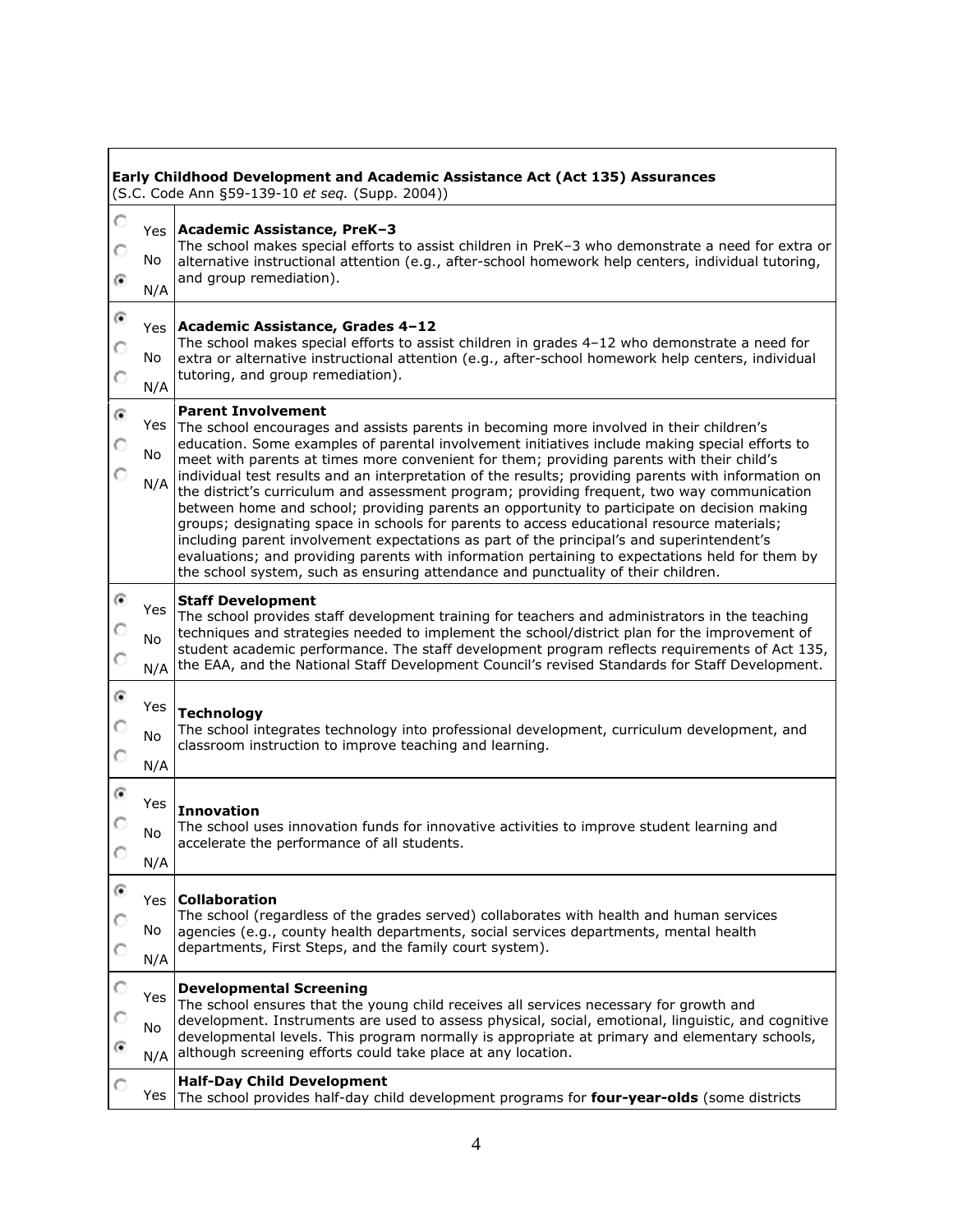| O<br>⊙               | No<br>N/A               | fund full-day programs). The programs usually function at primary and elementary schools.<br>However, they may be housed at locations with other grade levels or completely separate from<br>schools.                                                                                                                                                                                                                                                                                                                                                                                                                                                                                                                                                                                                                                                                                                                                                                                                                                                                                                                                                                                                                                                                                                                                                                                           |
|----------------------|-------------------------|-------------------------------------------------------------------------------------------------------------------------------------------------------------------------------------------------------------------------------------------------------------------------------------------------------------------------------------------------------------------------------------------------------------------------------------------------------------------------------------------------------------------------------------------------------------------------------------------------------------------------------------------------------------------------------------------------------------------------------------------------------------------------------------------------------------------------------------------------------------------------------------------------------------------------------------------------------------------------------------------------------------------------------------------------------------------------------------------------------------------------------------------------------------------------------------------------------------------------------------------------------------------------------------------------------------------------------------------------------------------------------------------------|
| O<br>O<br>$\epsilon$ | <b>Yes</b><br>No<br>N/A | Developmentally Appropriate Curriculum for PreK-3<br>The school ensures that the scope and sequence of the curriculum for PreK-3 are appropriate for<br>the maturation levels of students. Instructional practices accommodate individual differences in<br>maturation level and take into account the student's social and cultural context.                                                                                                                                                                                                                                                                                                                                                                                                                                                                                                                                                                                                                                                                                                                                                                                                                                                                                                                                                                                                                                                   |
| O<br>O<br>G          | Yes<br>No<br>N/A        | <b>Parenting and Family Literacy</b><br>The school provides a four component program that integrates all of the following activities:<br>interactive literacy activities between parents and their children (Interactive Literacy Activities);<br>training for parents regarding how to be the primary teachers for their children and how to be full<br>partners in the education of their children (parenting skills for adults, parent education); parent<br>literacy training that leads to economic self-sufficiency (adult education); and an age-appropriate<br>education to prepare children for success in school and life experiences (early childhood<br>education). Family Literacy is not grade specific, but is generally most appropriate for parents of<br>children at the primary and elementary school levels and below as well as for secondary school<br>students who are parents. Family Literacy program goals are to strengthen parental involvement<br>in the learning process of preschool children ages birth through five years; to promote school<br>readiness of preschool children; to offer parents special opportunities to improve their literacy<br>skills and education; to provide parents a chance to recover from dropping out of school; and to<br>identify potential developmental delays in preschool children by offering developmental<br>screening. |
| G                    | Yes<br>No<br>N/A        | <b>Recruitment</b><br>The district makes special and intensive efforts to recruit and give priority to serving those<br>parents or guardians of children, ages birth through five years, who are considered at-risk of<br>school failure. "At-risk children are defined as those whose school readiness is jeopardized by any<br>of, but not limited to, the following personal or family situation(s): parent without a high school<br>graduation or equivalency, poverty, limited English proficiency, significant developmental delays,<br>instability or inadequate basic capacity within the home and/or family, poor health (physical,<br>mental, emotional) and/or child abuse and neglect.                                                                                                                                                                                                                                                                                                                                                                                                                                                                                                                                                                                                                                                                                              |
| $\epsilon$           | Yes<br><b>No</b><br>N/A | Coordination of Act 135 Initiatives with Other Federal, State, and District Programs<br>The district ensures as much program effectiveness as possible by developing a district-<br>wide/school-wide coordinated effort among all programs and funding. Act 135 initiatives are<br>coordinated with programs such as Head Start, First Steps, Title I, and programs for students<br>with disabilities.                                                                                                                                                                                                                                                                                                                                                                                                                                                                                                                                                                                                                                                                                                                                                                                                                                                                                                                                                                                          |

## **Table of Contents**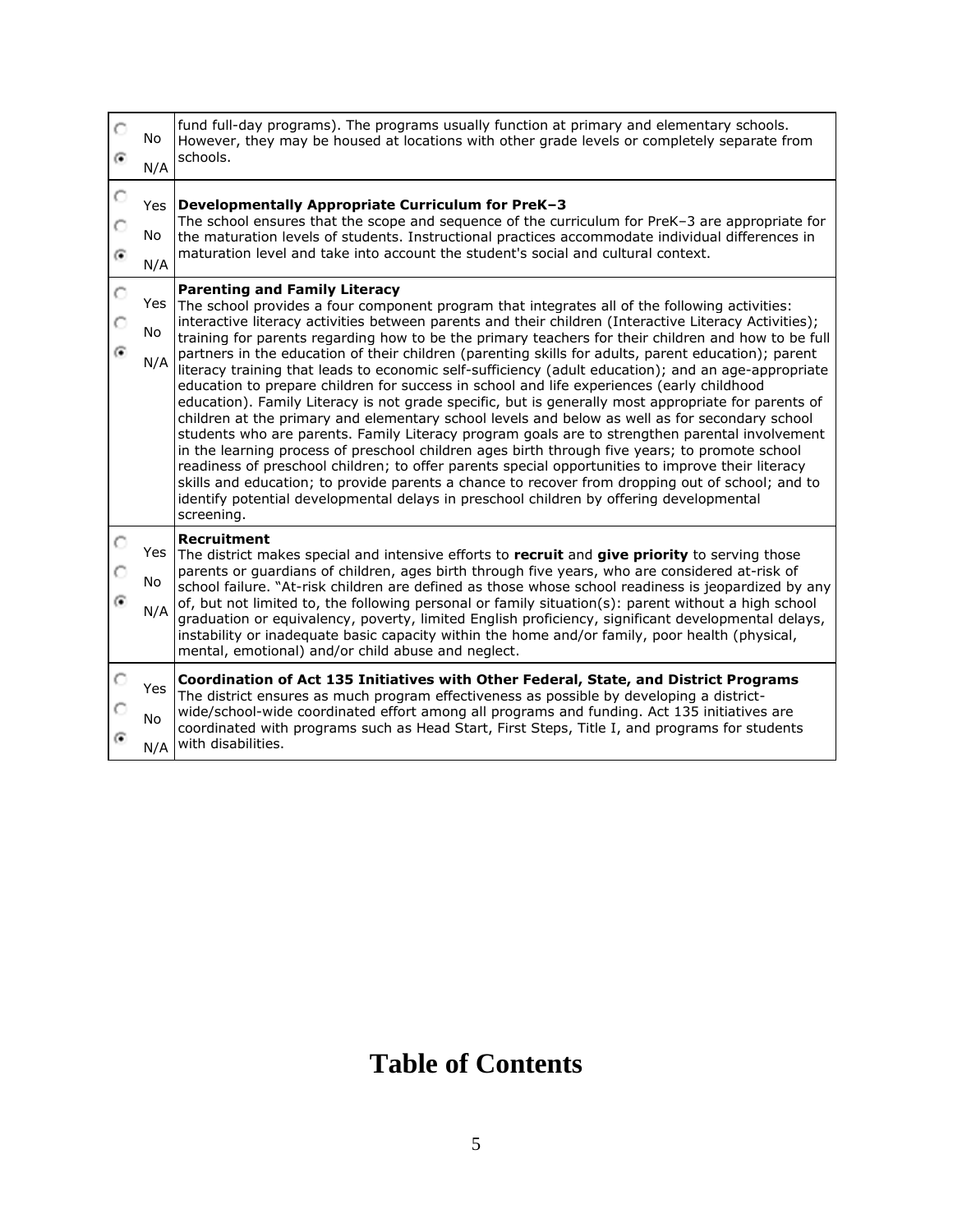| <b>School Renewal Cover Page</b>                                          | $\overline{2}$          |
|---------------------------------------------------------------------------|-------------------------|
| <b>Stakeholder Involvement for School Renewal</b>                         | 3                       |
| <b>Early Childhood Development and Academic Assistance Act Assurances</b> | $\overline{\mathbf{4}}$ |
| <b>Table of Contents</b>                                                  | 6                       |
| <b>Introduction</b>                                                       | 7                       |
| <b>Executive Summary</b>                                                  | 7                       |
| <b>School Profile</b>                                                     | 9                       |
| <b>Mission, Vision, and Beliefs</b>                                       | 10                      |
| <b>Data Analysis and Needs Assessment</b>                                 | 11                      |
| <b>Action Plan (To be Added)</b>                                          | 13                      |

#### **INTRODUCTION**

Donaldson Career Center (Donaldson), located in Greenville, SC, is a public school in the Greenville County Schools District. Greenville County Schools has received district-wide national accreditation from the AdvancED Accreditation Commission and is recognized as a school system of excellence. Donaldson Career Center primarily serves students from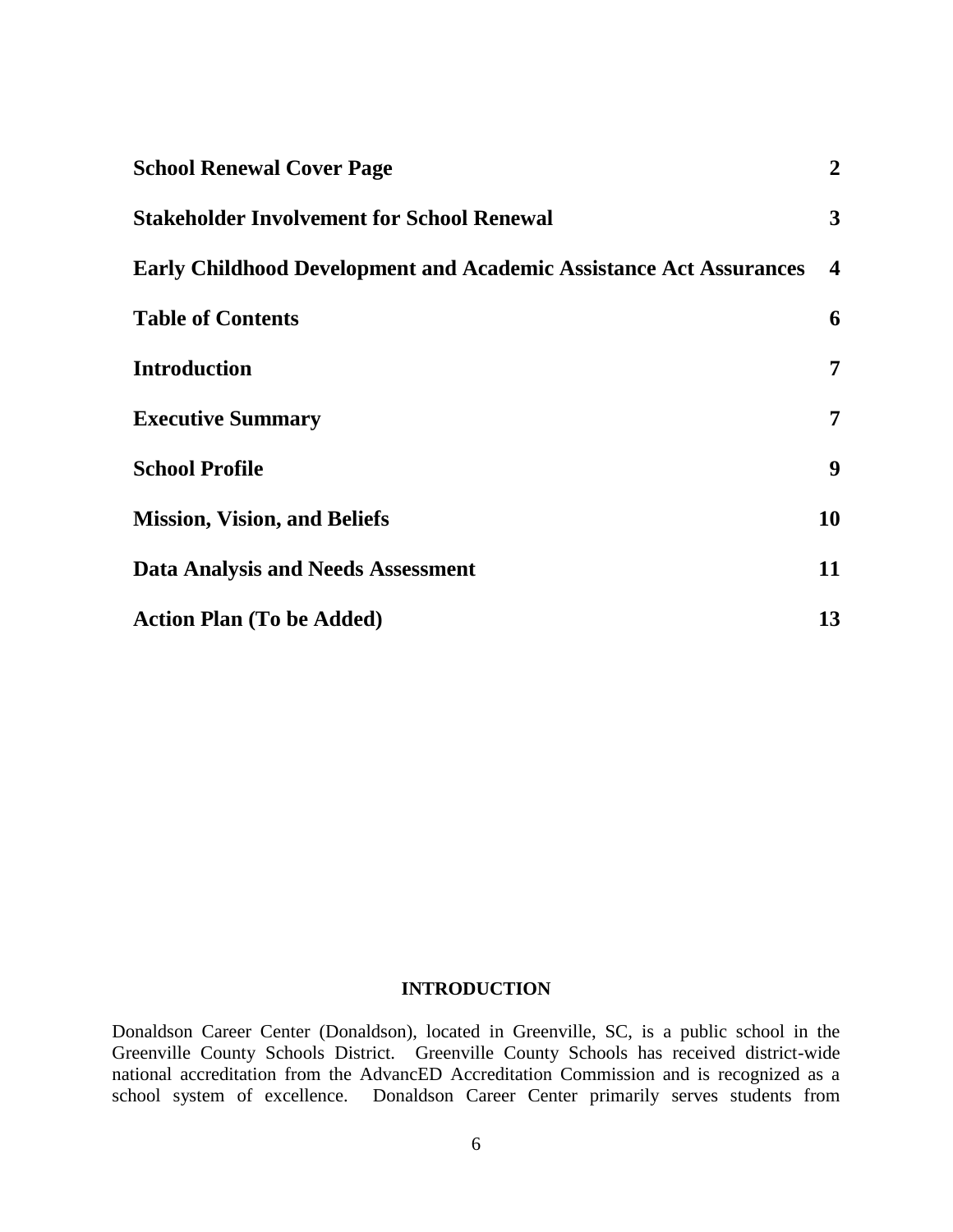Greenville, Southside, and Woodmont High Schools. Additional students come to Donaldson from other high schools in Greenville County to enroll in unique programs such as Aircraft Maintenance and Barbering.

In 2018 - 2019, every member of the faculty and administration at Donaldson will participate in one of three school focus teams - Student Recruitment/Incentives, Student Retention, and Community/Industry Outreach. These focus teams have been created to address critical performance areas such as enrollment, attendance, program retention/completers, industry recognized credentials and parent/community engagement. As part of the school improvement process, goals are being developed to target deficiencies and address critical areas of performance. Each focus team will address a section of the School Portfolio and related goals. Focus teams will meet to analyze current data related to each performance measure and review/revise strategies as needed. The School Improvement Plan, including the Action Plan, will be a living document reviewed monthly in School Improvement Committee meetings. Recommendations for revisions will be voted on by the faculty if it is determined that a significant change needs to be made in the School Improvement Plan.

#### **EXECUTIVE SUMMARY**

#### **Student Achievement**

Donaldson Career Center students have experienced a number of accomplishments that reflect the quality of students and instruction at our school. In recent years, the number of DCC students attaining Gold, Silver and Bronze status on the ACT WorkKeys assessment has consistently grown as reflected in a chart found on page eleven of this document. In addition, during the 2017 – 2018 school year, Donaldson students earned 159 industry recognized credentials/certifications. Last year, 238 Donaldson students attained concentrator status and 108 were CATE completers. Student achievement can be measured in many ways – class grades, end-of-course technical assessments, WorkKeys assessments, work-based learning placements, industry credentials/certifications, SkillsUSA competitions, Grade Point Averages and graduation rate. However, the ultimate student achievement is to graduate well prepared to enter the workforce and/or continue his/her education. At Donaldson we are committed to helping our students meet this goal. By continuing to strengthen our partnership with parents and local industry we can make this goal attainable for all of our students.

#### **Teacher/Administrator Quality**

Donaldson Career Center prepares students for life after high school whether the student plans to attend postsecondary education or enter the workforce. Donaldson remains true to our school tagline, "Learn Today to Earn Tomorrow." Donaldson has a faculty that has many years of quality hands-on experience in industry. "Real World" experience coupled with teacher preparation courses from the State Department of Education and ongoing professional development ensures our faculty is well prepared to deliver engaging, relevant instruction. Another important aspect of teacher quality and development is their relationship with related industry and employers. Advisory Councils for each craft include representatives from local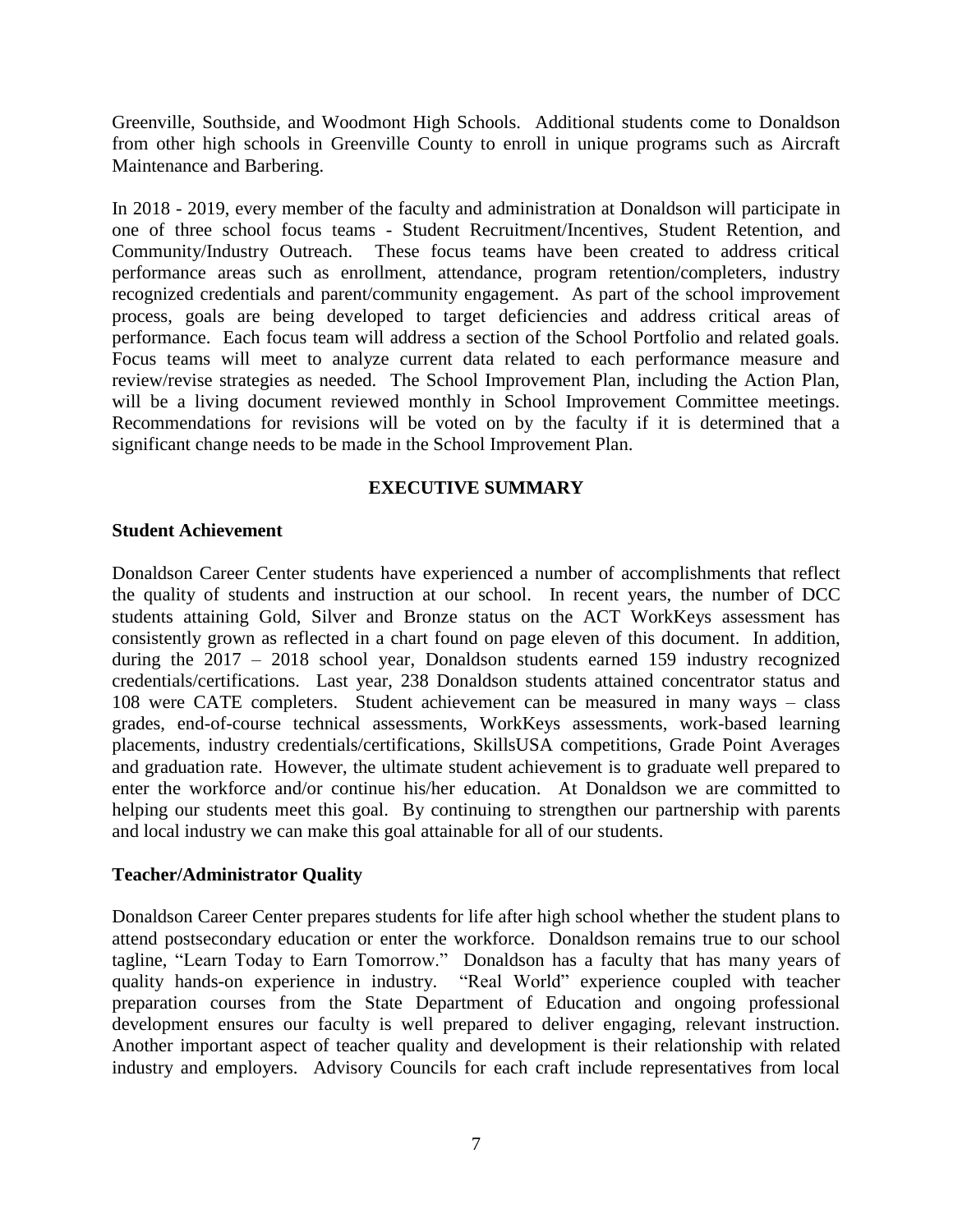industry/employers that help our instructors keep abreast of emerging trends, technology and expectations of the related industry.

#### **School Climate**

The overall school climate at Donaldson Career Center is very positive. Over the last four years, greater than ninety-percent of the students surveyed indicated they were satisfied with the learning environment (92.9%), social & physical environment (91.1%) and home-school relations (90.6%). Over the same time period (2015-2018), parents surveyed also indicated they were satisfied with the learning environment (90.2%), social & physical environment (88.1%) and home-school relations (81.8%). Noted from the parent survey, the largest discrepancy between student and parent opinions was found in home-school relations. Of particular concern is the low number of parents participating in the 2018 survey. Faculty surveys were also generally very positive with the only concern being with home-school relations. For the last two years, only 73.5% of the teachers were satisfied home-school relations. Also noted for the teacher surveys, the data from 2016 was not available. Additional data from student, parent and teacher surveys can be found on page 12 of this document.

#### **Challenges**

Donaldson Career Center is a great school with unique opportunities for students. Perhaps our biggest challenge is in promoting the opportunities at Donaldson to increase the interest in our school vertically from middle school to employers. Career and Technology Education is sometimes viewed negatively by parents, a misconception perpetuated by the myth that a traditional college degree is the ticket to a successful future for everyone. Donaldson has opportunities for students regardless of their postsecondary plans. For example, an aspiring structural engineering student would benefit from our Construction or Welding program. That same student, upon passing his ASW certification through the Welding program at Donaldson may decide to go directly into the workforce due to the highly marketable credential he/she now possesses. The primary challenges that can be resolved through intentional marketing of our programs are low enrollment in some program areas and the need for increased community engagement (parents and employers).

Another challenge for Donaldson is to increase the retention of level two students. On average, our level two enrollment is just over half of the level one classes. Some attrition between level one and two is to be expected and is even mandated through class size limits. However, students must return for upper level classes to meet completer requirements and earn certain industry credentials. There are many reasons for students to decide not to return to a career center - loss of interest in the program, poor attendance resulting in failing the level one class, failure of academic core classes at the base school requiring credit recovery, social issues. Providing high quality, engaging programs while knowing and supporting our students is one way of addressing this challenge.

#### **Accomplishments**

Since the 2010-2011 school year, our intense focus on program curriculum and standards, high expectations for students and rigorous coursework has propelled our state report card rating from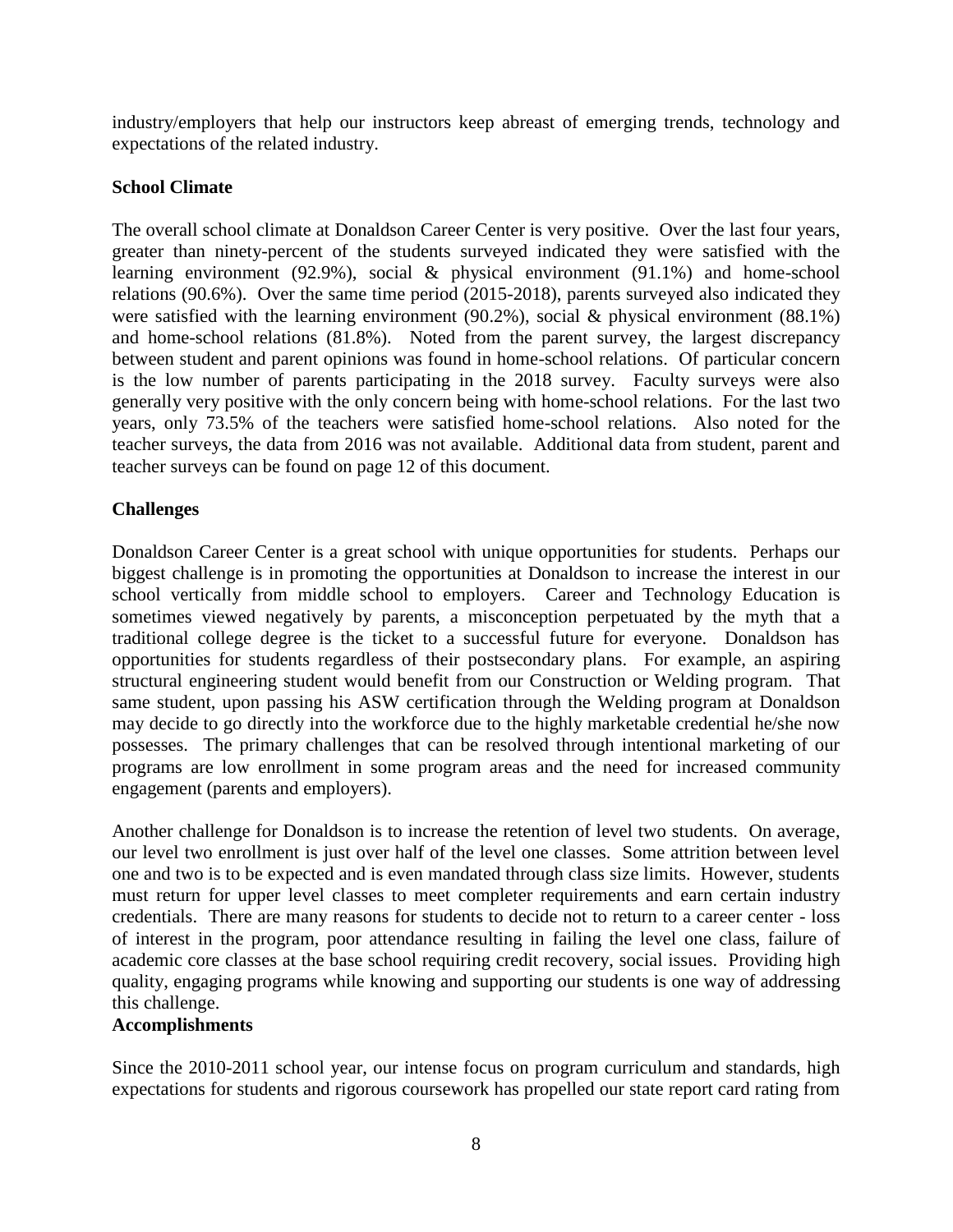being "At-Risk" to "Excellent." Donaldson has earned state recognition as both a Palmetto Silver and Palmetto Gold Award recipient: 2011-2012 (Silver), 2012-2013 (Gold), 2014-2015 (Gold). Donaldson students have also done very well in SkillsUSA competition in recent years with State Champions in First Aid/CPR (2015), Diesel Equipment Technology (2015), Community Action Project (2017) and Barbering (2018).

For the last three years (2015 – 2017) Donaldson has averaged a 99.4% placement rate for students that complete our programs. During the same time frame, Donaldson has maintained a 100% graduation rate for program completers. In both placement and graduation rate, Donaldson ranks above the state average for career centers.

#### **SCHOOL PROFILE**

#### **School Community**

Donaldson has successfully established and maintained relationships with local businesses, industry, and organizations to give authentic learning experiences to our students through cooperative learning, job shadowing, internships, field trips and employment. However, this is an area that requires constant attention and is a priority area of focus for the Work-Based Learning Coordinator and administration. Donaldson students serve as members of advisory committees and the School Improvement Council. The Aircraft Maintenance, Automotive Technology and Welding programs offer opportunities to earn college credit from Greenville Technical College. A second point of emphasis for Donaldson that is related to our school community is to increase communication and articulation with Greenville Technical College with the goal of increasing opportunities for secondary school students to earn college credit.

#### **Personnel Data**

For 2018 – 2019 there will be a significant turnover of staff at Donaldson Career Center. As of August 1, 2018 Donaldson is still in search of a new Construction teacher. This vacancy has been posted for months. However, mostly due to the vitality of the construction industry, no suitable candidate has been found. This year, Donaldson will have new teachers for our Firefighting and Automotive Technology programs, a new Work-Based Learning Coordinator and a new Director. Although new to Donaldson, the previously mentioned personnel have extensive experience in industry and/or secondary education. Donaldson prepares students for life after high school whether the student is pursuing post-secondary education or entering the workforce. Donaldson remains true to our slogan "Learn Today to Earn Tomorrow." This is made possible by a faculty with many years of industry experience that also carry a passion for their craft. Donaldson Career Center has twelve teaching positions, one of which is currently vacant and one that is currently half-time. Our total count of licensed staff is sixteen, five are African American, and eleven are Caucasian. Of the sixteen faculty members, eight are female and eight are male. Per the 2017 State Report Card, 37.5 percent of our teachers hold advanced degrees and the attendance rate is 94.1 percent.

In addition to the career center, Donaldson also houses a Middle School Alternative Program (MSAP) and a Satellite Diploma Program (SDP). MSAP and SDP students are considered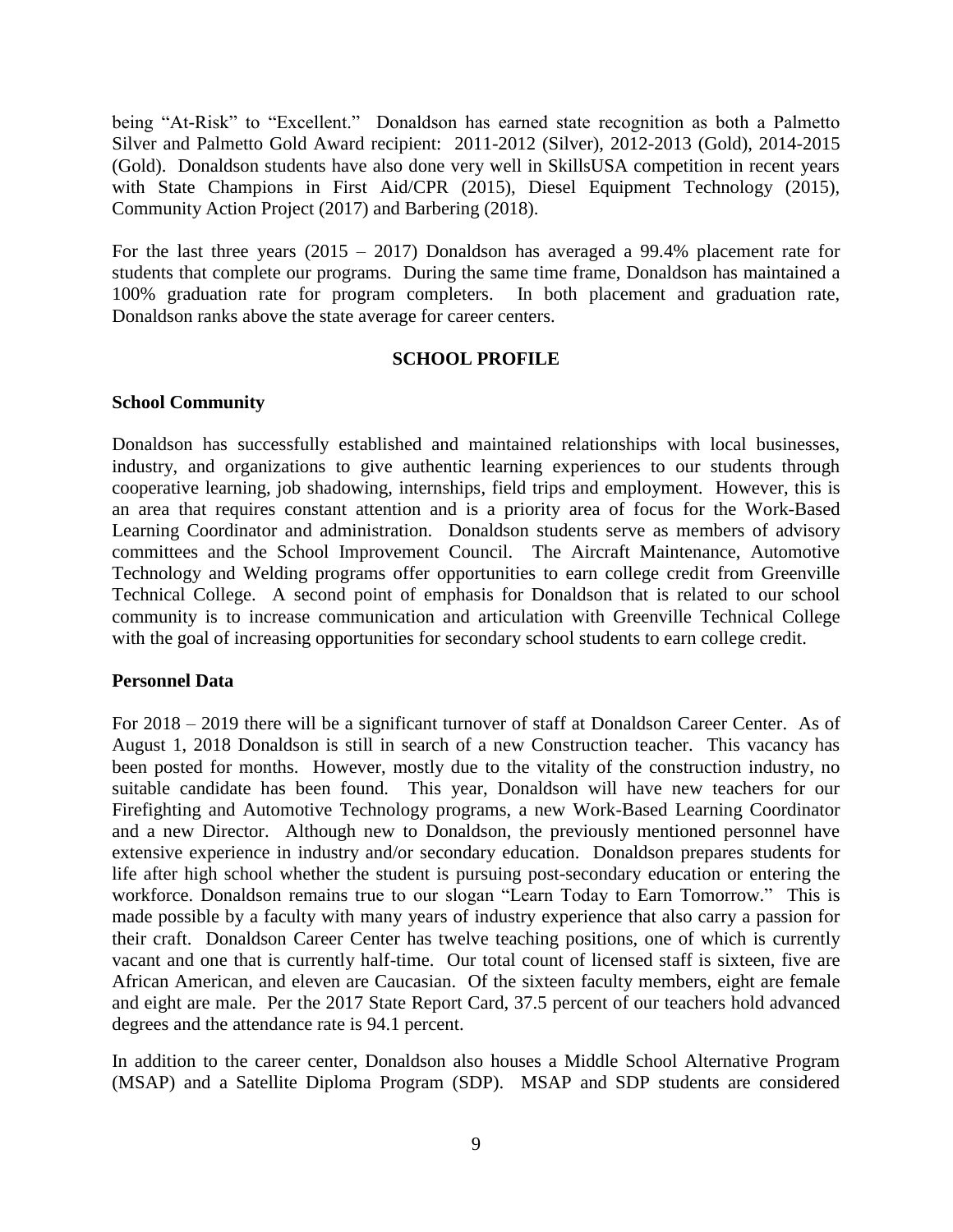enrolled in separate academic programs from Donaldson Career Center although there is overlap with bus transportation from base schools.

#### **Major Academic and Behavioral Features/Programs/Initiatives**

The career programs of study offered at Donaldson Career Center during the 2017-2018 school year include Aircraft Maintenance, Automotive Technology, Barbering, Building Construction, Career Exploratory for 9<sup>th</sup> grade, Cosmetology, Culinary Arts, Digital Art and Design, Esthetics, Firefighting, Mechatronics, Nail Technology and Welding. Donaldson has considered adding a Diesel Mechanics program in recent years. However, implementation is still in the planning and research phase with student and teacher recruitment a major concern.

Donaldson Career Center's major academic features are a variety of Career and Technology Education course offerings, dual credit, industry recognized licensure and/or certifications, scholarships, and student organizations. Membership in the National Technical Honor Society and SkillsUSA offers students the opportunities to develop their leadership skills and demonstrate specific career skills. An annual awards and certificate ceremony is held to acknowledge student achievement and completer status. To increase recognition for students that meet the requirements for completer status, Greenville County Schools has recently started hosting a districtwide Completer Ceremony for Career and Technology Education.

Donaldson also acknowledges excellence in attendance, academic achievement, and character traits through quarterly initiatives and recognitions. During Fall Semester, 2018, administration will work with students and staff at Donaldson to design and implement a Positive Behavior Interventions Support (PBIS) program to formalize opportunities for students to be recognized for positive behavior. To participate in extended learning or work-based learning experiences (shadowing, internships, co-ops, etc.), students must demonstrate responsibility, motivation and high levels of performance. Guest speakers are invited to Donaldson to help students achieve academic and personal goals by modeling professionalism and relaying to students the expectations and opportunities of employers. Students continually demonstrate skills through competition, program projects, and community service activities.

#### **MISSION, VISION AND BELIEFS (To be reviewed/revised Fall, 2018)**

#### **Mission**

Donaldson Career Center's mission is to provide students with marketable skills through academic and job related experiences and assist them in pursuing and attaining their postsecondary goals.

#### **Vision**

Every student will be trained to achieve employable skills and recognize that learning experiences do not terminate upon graduation, but will continue throughout life.

#### **Beliefs**

-We believe that education is a part of a lifelong learning process.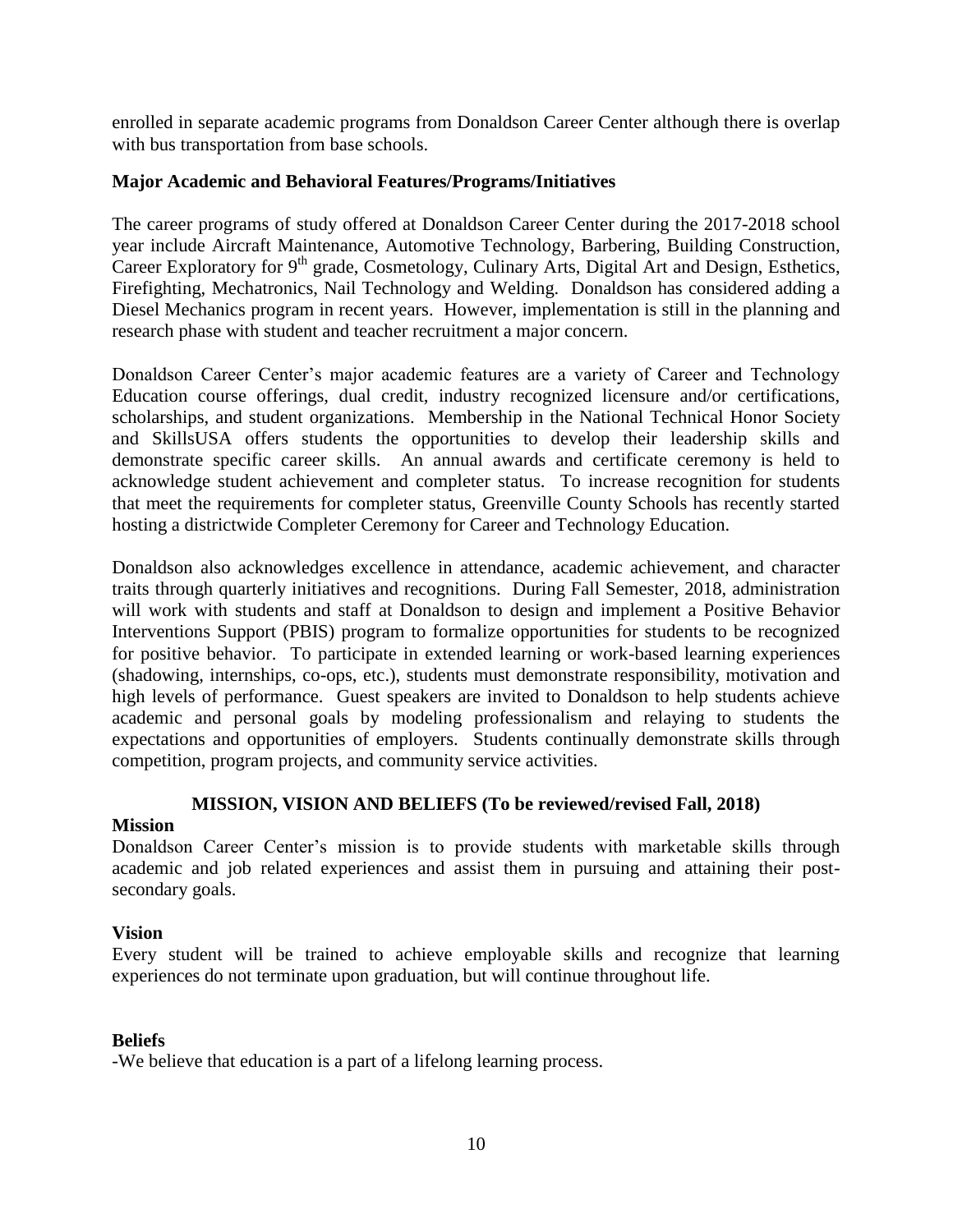-We believe that every student should acquire values, understandings, and an appreciation of job related skills.

#### **School Tag Line**

Learn Today to Earn Tomorrow

#### **DATA ANALYSIS AND NEEDS ASSESSMENT**

The tables below reflect data for each indicator as reported by the State Department of Education (SDE) on the Annual School Report Card for Donaldson Career Center.

- WorkKeys-the number of students participating in the career readiness certificate assessment and the % scoring silver or above. Donaldson Career Center has shown a positive trend both in participation and performance over the last three years but it is important to note that WorkKeys will no longer be the academic performance standard. The SDE is transitioning to Worldwide Interactive Network (WIN) assessments as a replacement for WorkKeys in the near future.
- Technical Skill Attainment the percentage of students enrolled in Career and Technology Education (CATE) who earn a 3.0 or above on the final course grade
- Graduation Rate the number of 12th grade CATE students who graduate in the spring is divided by the number of 12th graders enrolled in the center to calculate the graduation rate as a percentage.
- Placement Rate –the number of CATE completers who are available for positive placement divided into the number of students over a 3 year period who are actually placed.

| <b>ACT WorkKeys</b>          | 2015 | 2016 | 2017 |
|------------------------------|------|------|------|
| Platinum                     | 0    |      |      |
| Gold                         |      |      |      |
| Silver                       | 13   | 20   | 24   |
| <b>Bronze</b>                | 6    | 11   | 25   |
| Attempted but no Certificate | 5    | 10   |      |

| <b>Technical Skill Attainment (TSA)</b> | 2015 | 2016 |      |
|-----------------------------------------|------|------|------|
| <b>Number Enrolled</b>                  | 193  | 297  | 261  |
| % Meeting TSA Requirement               | 90.7 | 87.2 | 89.3 |
| State Career Center Average             | 90.4 | 89.6 | 91.4 |

| <b>Graduation Rate</b>      | 2015  | 2016  | 2017        |  |
|-----------------------------|-------|-------|-------------|--|
| Number of Cohort Completers | 59    | 59    | $5^{\circ}$ |  |
| <b>Percent Graduating</b>   | 100.0 | 100.0 | 100.C       |  |
| State Career Center Average | 97.1  | 95.0  | 98.C        |  |

| <b>Placement Rate</b>      | 2015 | 2016 | 2017 |  |
|----------------------------|------|------|------|--|
| <b>Number of Graduates</b> | 106  | ິ    |      |  |